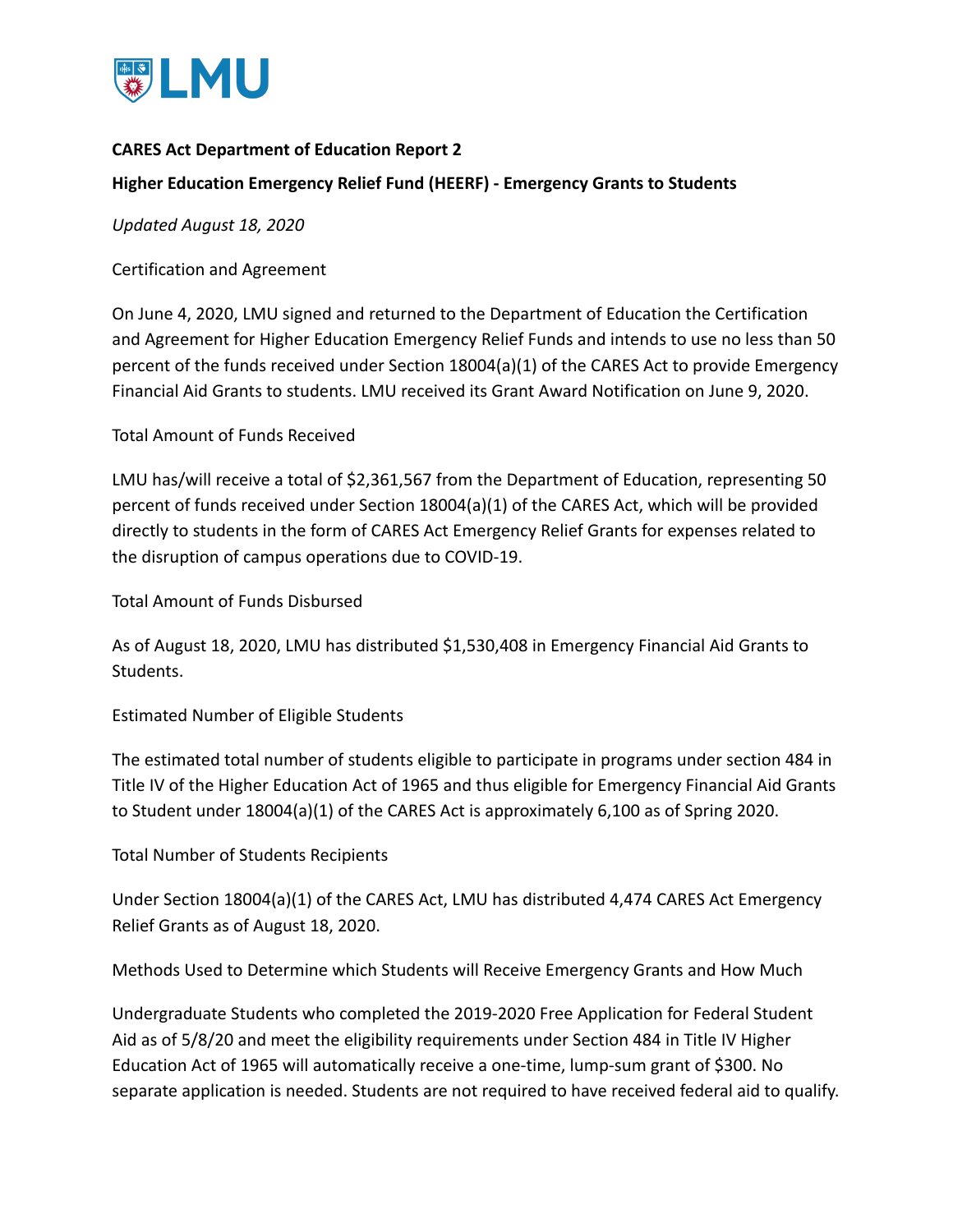

If you have extenuating COVID related expenses that exceed \$300, you may submit a [CARES Act](https://financialaid.lmu.edu/media/lmufinaid/contentassets/documents/2020-2021/CARES%20Act%20Emergency%20Relief%20Application.pdf) [Emergency Relief Grant Application](https://financialaid.lmu.edu/media/lmufinaid/contentassets/documents/2020-2021/CARES%20Act%20Emergency%20Relief%20Application.pdf) no later than June 30, 2020, for additional consideration. Financial Aid will review and determine an amount, if any, on a case-by-case basis. Due to limited funding availability, if an amount is determined, it may not cover the full amount of money requested for your COVID-19 related expenses.

Graduate and LMU Loyola Law Students who completed the 2019-2020 Free Application for Federal Student Aid (FAFSA) and meet the eligibility requirements under Section 484 in Title IV Higher Education Act of 1965 must submit a CARES Act [Emergency Relief Grant Application](https://financialaid.lmu.edu/media/lmufinaid/contentassets/documents/2020-2021/CARES%20Act%20Emergency%20Relief%20Application.pdf) no later than June 30, 2020. Financial Aid will review and determine grant amounts, if any, on a case-by-case basis. Due to limited funding availability, if an amount is determined, it may not cover the full amount of money requested for your COVID-19 related expenses.

Undergraduate, Graduate or LMU Loyola Law Students who are eligible to file a [FAFSA](https://studentaid.gov/h/apply-for-aid/fafsa), but have not yet filed for 2019-2020, are encouraged to do so no later than June 30, 2020, as well as submit a [CARES Act Emergency Relief Grant Application](https://financialaid.lmu.edu/media/lmufinaid/contentassets/documents/2020-2021/CARES%20Act%20Emergency%20Relief%20Application.pdf). Financial Aid will review and determine grant amounts, if any, on a case-by-case basis. Due to limited funding availability, if an amount is determined, it may not cover the full amount of money requested for your COVID-19 related expenses.

Instructions, Direction and Guidance Regarding Higher Education Emergency Relief Fund (HEERF) - Emergency Grants to Students

Webpage: LMU Financial Aid developed the FAQ's CARES [Act Webpage](https://financialaid.lmu.edu/current/caresactemergencyreliefgrant/) to provide information to all LMU students about CARES Act Emergency Relief Grant funding and procedures at LMU.

\*Please note that guidance was and continues to be updated on this webpage. LMU will continue to monitor guidance and update reporting and distribution of funds accordingly.

Electronic Announcements sent to all students:

- LMU This Week Student Express dated April 17, 2020
	- *LMU to Receive Student Emergency Grants from CARES Act* The U.S. Department of Education confirmed that the university will receive \$4.7 million in coronavirus aid and relief funding as a result of the CARES Act. The legislation provides about \$2.3 million in emergency grants for students. LMU is currently working to secure those funds and determine how to distribute pending further guidance and clarification from the Department. More information is forthcoming.
- Message sent by the Executive Vice President and Provost dated April 28, 2020